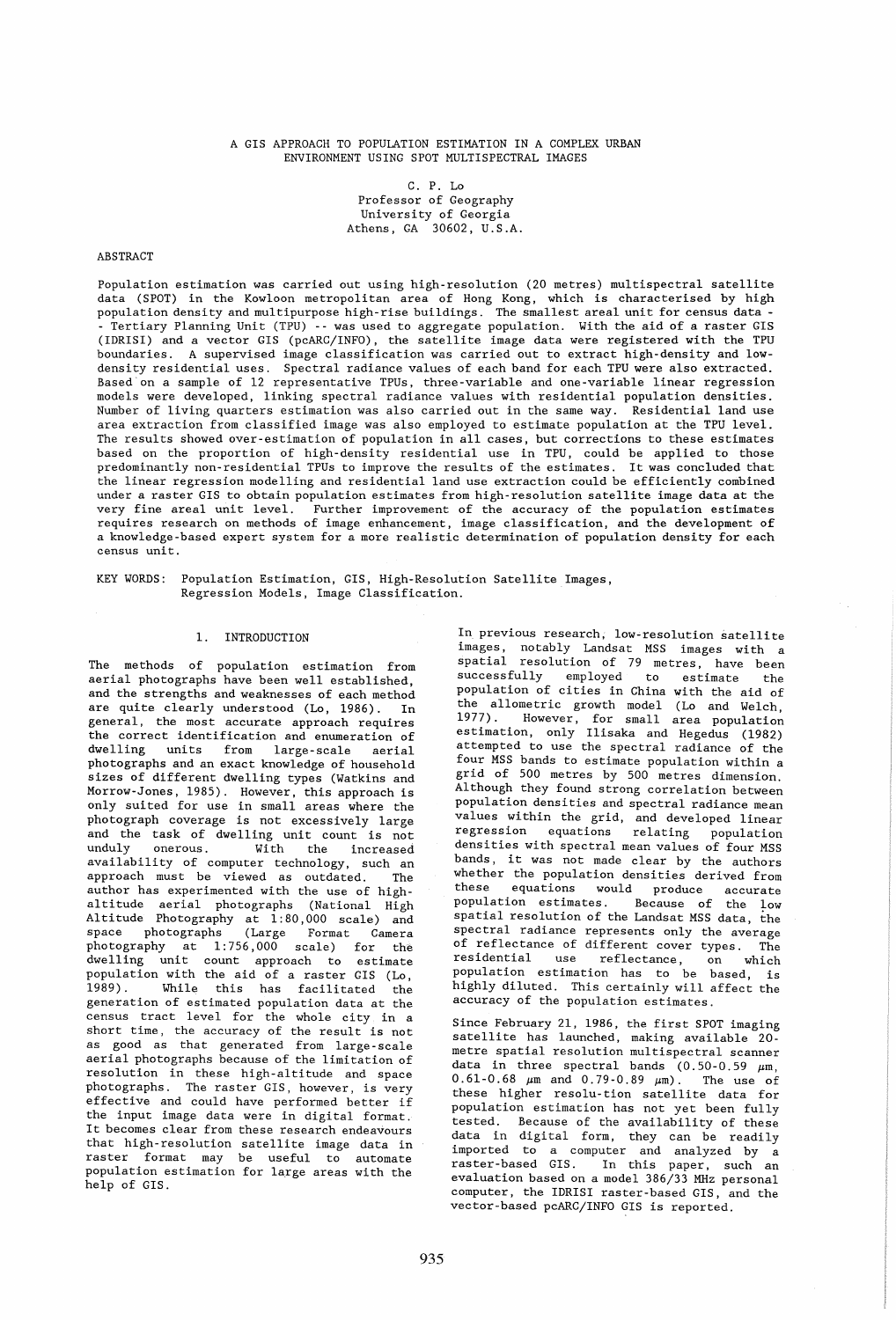# 2. STUDY AREA AND DATA

The study area selected for this research is the metropolitan area of Hong Kong which comprises the twin cities of Victoria located on Hong Kong Island and Kowloon located on Kowloon peninsula. The harbor separates the two cities. Only the Kowloon metropolitan area will form the subject of this study. In 1986 the Kowloon metropolitan area had a population of 2,299,458 or about 42.6 percent of the total population of Hong Kong (Census and Statistics Department, 1987). Because of the shortage and high cost of land for construction, people live in overcrowded conditions in high-rise buildings. Kowloon contains the highest population density district of Hong Kong known as Mong Kok with a density of 139,600 people per square kilometre in 1986. As a typical colonial city, Kowloon displays an extremely mixed land use. A multistoried building is often multi-functional in nature. Residential use is often mixed with commercial and even<br>industrial uses in the same building. This industrial uses in the same building. highly mixed building use renders dwelling units extremely difficult to identify. The Kowloon metropolitan area was chosen mainly because of its complexity which provides a genuine challenge to the population estimation methodology. Hong Kong has reliable population statistics acquired by the Census and Statistics Department through its decennial full censuses and intervening sampled censuses. These census data are available at the smallest areal units known as Tertiary Planning Unit (TPU) in Hong Kong. By aggregating the TPUs, the Secondary Planning Unit (SPU) is formed. This can go up to the Primary Planning Unit (PPU) for the first-order administrative districts of Hong Kong. The Tertiary Planning Unit population data for 1986 provide the "ground truths" for this evaluation. Finally, the author's familiarity with the Hong Kong urban environment helped him in the analysis of the image data.

The SPOT HRV mutlispectral image for the scene K286-J305 covering Hong Kong on 14th January, 1987 was used for this research. Coverage of SPOT data over Hong Kong is extremely limited, and is only available for the relatively cloud free winter season. The quality of the data is good, and the Kowloon metropolitan area only occupies about 4 percent of the total area of the 50 km by 50 km scene. The total number of pixel covering the study area is no more than 350 rows by 450 columns, thus making it suitable for analysis with a model 386 personal computer.

### 3 . METHODOLOGY

In maximizing the advantages of a GIS approach, the population estimation methodology has been specially oriented towards the use of spectral radiance values of the three SPOT HRV bands and the population density approach. The SPOT data of the study area was first downloaded from tapes to floppy disks which were then input to the personal computer. A raster-based GIS-IDRISI **--** was used to store the data as one byte pixels in band sequential format. Before these data could be used for image analysis, they had to be geometrically rectified for tilt and other image distortion. Five control points were picked by the SPOT multispectral

images and their UTM coordinates were read from a 1:20,000 topographic map of Kowloon published by the Hong Kong Government. By selecting a first order polynomial fit in rectification and the nearest neighbor approach in resampling, each of the three spectral bands of Kowloon was rectified. All this was done under the RESAMPLE command of IDRISI.

The smallest areal units **--** Tertiary Planning Units (TPUs) **--** were employed as the basis for population aggregation. As has been indicated above, the study area was windowed out from the original SPOT scene of 3005 scan lines by 3171 pixels, and covered only 350 scan lines by 450 pixels because of graphics and storage limitations of the personal computer. A total of 44 complete TPUs of varying sizes (from a low of 56,785.4 square metres for TPU number 220 to a high of 1,819,583 square metres for TPU number 263) (Figure 1). The TPU boundaries were digitized with the aid of the ADS command in the vector-based pcARC/INFO GIS programs. Through data conversion in pc ARC/INFO, the digitized TPU boundary data were first converted to ERDAS "GIS" file which was then converted into IDRISI image format. Thus, the TPU boundary data were converted into the raster format. The TPU image file had to be rectified and resampled using the same five control points employed in the multispectral image rectification and resampling. This ensured that the TPU image could be registered perfectly with the SPOT multispectral images.

The EXTRACT command in IDRISI was used to extract the mean spectral radiance values from each band of the SPOT multispectral data for each TPU. The area of each TPU in terms of the number of pixels was also obtained by the AREA command of IDRISI. Population and living quarter data of each TPU acquired by the 1986 By-Census were also entered into the computer using the SAS package. By dividing these data

with the pixel area of each TPU, population densities and living quarter densities by TPU were obtained. Pearson correlations among the TPU spectral radiance values, the population and living quarter densities were computed. These revealed a strong negative correlation of the mean spectral radiance values for Band 3 image  $(0.79-0.89 \mu m$  near infrared band) with the population density (-0.62 at 0.0001 level of significance) and with the living quarter<br>density (-0.64 at 0.0001 level of  $(-0.64 \text{ at } 0.0001$ significance). Based on this revelation, a sample of 12 TPUs were selected so that the full range of the mean spectral radiance values of Band 3 image (which varied from 20 to 45) were covered. In this sample, the correlation of the spectral radiance values of Band 3 image with population densities and living quarter densities were found to be very strong, respectively -0.91 and -0.92 at 0.0001 level of significance. The negative correlation indicated that higher spectral radiance values (light tones) in the image were related to lower population and living quarter densities. This sample provided a good basis to develop linear regression models to estimate population densities and living quarter densities at TPU level using spectral radiance values. The following sets of linear models were developed, one set for using spectral radiance values of all three bands of SPOT image and the other set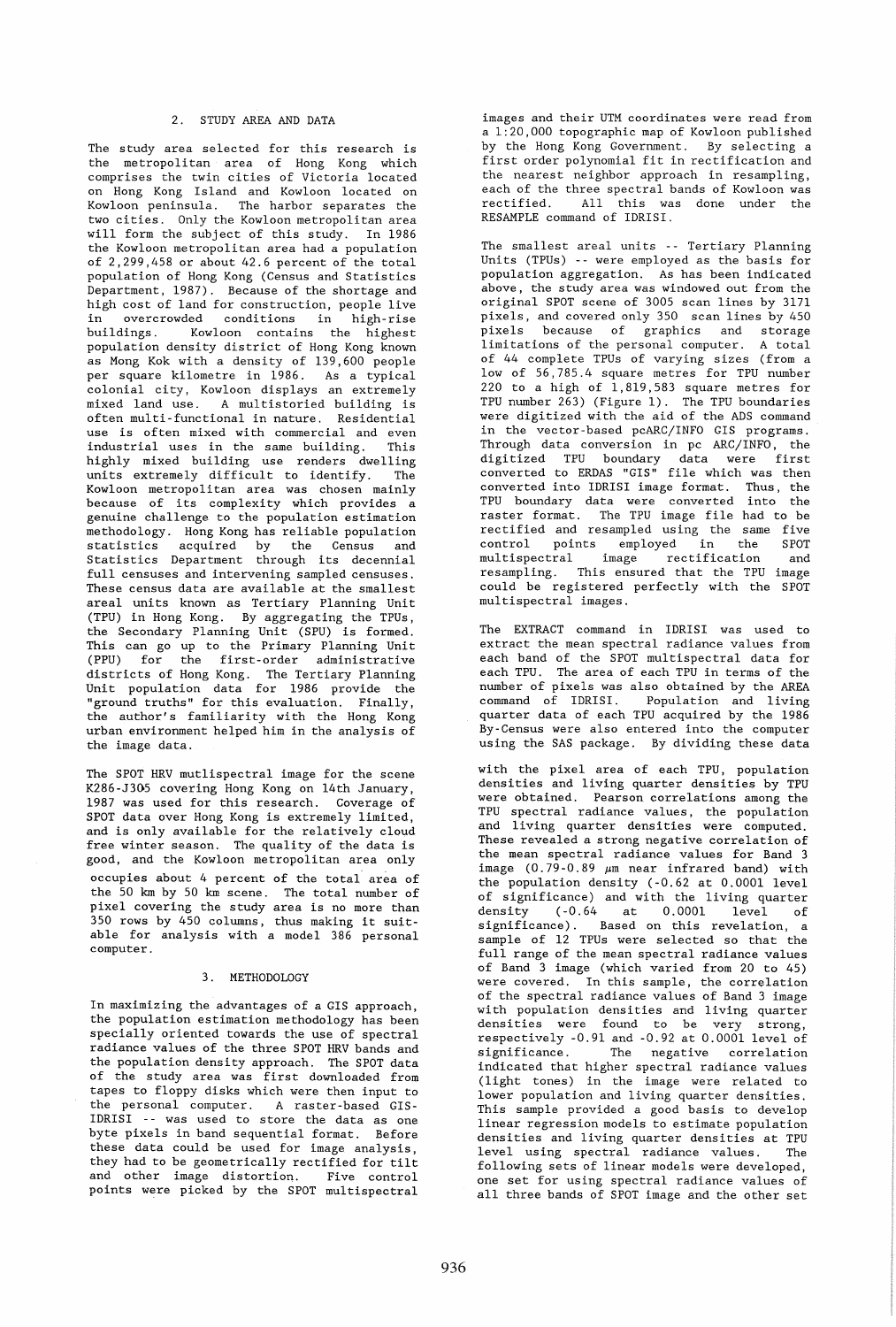for using spectral radiance values for Band 3 only of the image:

POPDEN =  $372.7919 - 16.9422X_1 + 14.6943X_2 - 3.3255X_3$  $-$  (1a)

 $-$  (1b)

 $(2h)$ 

 $POPDEN = 129.0261 - 2.7390X_3$ 

 $QUARDEN = 68.4092 - 2.6821X_1 + 2.3068X_2 - 0.7053X_3$  $- (2a)$ 

 $QUARDEN = 29.3461 - 0.6188X_3$ 

. where POPDEN is population density per pixel, QUARDEN is living quarter density per pixel, and  $X_1$ ,  $X_2$  and  $X_3$  are respectively mean spectral radiance values for Bands 1, 2 and 3 of the SPOT image at TPU level.

These sets of equations were applied to estimate the population and the number of living quarters for all the 44 TPUs in the Kowloon study area.

In addition to using the spectral radiance values, a more traditional approach to population estimation was also adopted. The IDRISI program allows image classification to be carried out. With the aid of a detailed land use map of Kowloon and Hong Kong produced by the Hong Kong Government at the scale of 1:30,000 in 1987, a supervised classification (maximum likelihood method) was employed to classify the SPOT multispectral image data of the study area into eight classes of land

use/cover: (1) high density residential, (2) low density residential, (3) water, (4) industrial,  $(5)$  vacant,  $(6)$  woodland,  $(7)$ government and (8) recreational. For the purpose of population estimation, only the first two classes of land cover/use were of interest. The accuracy of the classification of the residential uses was determined by comparing with the Hong Kong-Kowloon land use map which was also digitized using the ADS program of pcARC/INFO. This was found to be 86 per cent. The resulting residential land use image was also rectified and resampled for registering with the TPU image so that areas of residential use at both high and low densities were extracted for each TPU of the Kowloon study area using IDRISI. From the digitized Hong Kong land use map and the population data of the 1986 By-Census, the residential population density for each TPU was determined. The residential densities varied from a low of 4.3 persons per residential area pixel for TPU #213 to a high of 128.2 persons per residential area pixel for TPU #281. By finding the upper and lower quartile values, the residential population densities for high-dens'ity residential use and low-density residential use were determined as 103 and 30 respectively. These two figures were used to compute the population size for each TPU based on the areas of high and low density residential areas of high and low density residential uses obtained from the supervised classification of the SPOT image data. The result of this approach to population estimation was then compared with that obtained by the use of the linear models of spectral radiance values.

## 4. RESULTS OF ANALYSIS

### 4.1 Population Estimation Based on Regression Models

The result of population estimation based on the spectral radiance values for the three SPOT image bands (Equation la) and that based on the spectral radiance value for Band 3 only (Equation lb) are shown in Table 1. The results are not particularly accurate in both cases. The mean relative error for the estimates from the three-variable regression is 735.10 per cent while that for the one-variable regression is 854.93 per cent. These are caused by large over-estimation errors in some small-size TPUs with a predominantly nonresidential use, such as, TPU #213 (railway terminal district with only 140 residential population), TPU #215 (a commercial district with only 868 residential population), TPU #216 (the tip of Kowloon peninsula called Tsim Sha Tsui which is predominantly commercial with only 560 residential population) and TPU #256 (an industrial area with only 1820 residential population). There are excellent estimates for a number of TPUs, notably, TPU#242 (with a relative error of -2.42 per cent), TPU #243 (with a relative error of -2.9 per cent), and TPU # 268 (with a relative error of -4.26 per

cent), which are more purely residential districts. The population estimates from the<br>single-variable equation exhibit similar  $single-variable$  equation exhibit magnitude and variations in the error pattern. In other words, the two linear equations do not make too much a difference, implying that Band 3, the infrared band, is an excellent estimator for population densities.

In order to correct for the problem caused by the high occurrence of non-residential use in the TPU, the per cent of high density residential use pixels classified by the maximum likelihood method of supervised classification is applied to the population estimates in those cases where the percentage is below 20 per cent. This correction helps to reduce the excessive population estimated for these essentially non-residential TPUs (Table 1) .

#### 4.2 Living Quarters Estimation Based on Regression Models

Estimation of the number of living quarters may be more appropriate than estimating population directly from the SPOT multispectral data. After all, the spectral radiance values in each band of the image data reflect the density of the built-up area in the city. The results of the estimation based on the three-variable regression model (Equation 2a) and the onevariable regression model (Equation 2b) are shown in Table 2. The mean relative errors are respectively 647.75 per cent and 718.17 per cent, which are slightly smaller in magnitude than those for the population estimation. The pattern of errors of living quarters estimation by TPU is identical to that for population estimation. The errors arise because of the occurrence of non-residential structures mixing with residential structures. Again, a correction factor using the percentage of highdensity residential use is applied to those TPUs with less than 20 per cent high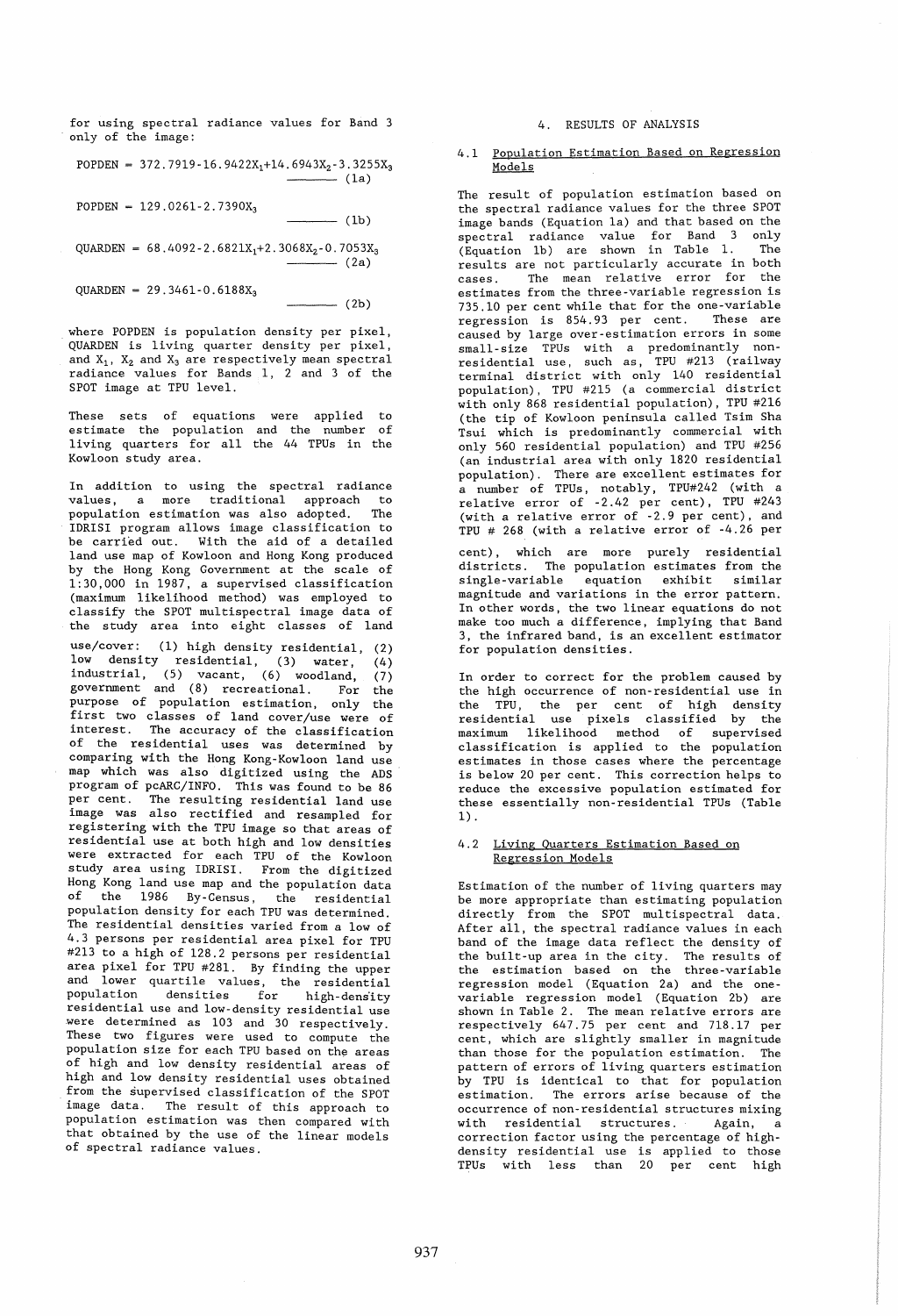residential use. This helps to reduce the excessive estimation in these non-residential TPU. At present, the estimation of the number of living quarters does not seem to offer a better accuracy than the more direct population estimation approach because it is still necessary to establish household sizes in these living quarters before population can be estimated. Estimation of household sizes can give rise to errors.

## 4.3 Population Estimation Based on Residential Land Use Areas Extracted from SPOT Multispectral Images

Estimation of population based on residential land use areas requires a knowledge of the residential population density in each TPU. This can be achieved with reference to the population data of a sample of TPUs obtained from the 1986 By-Census. These data are then related to the actual area of residential land use provided by the digitized land use map of Hong Kong Government. Because of the great variations in residential density, the upper quartile figure of 103 persons/residential pixel for high-density residential use and the lower quartile figure of 30 persons/residential pixel for low-density residential use represent at best a comprise. The results of population estimation based on this method bear this out (Table 3). The mean relative error is 516.30<br>per cent. This represents only a marginal This represents only a marginal improvement in accuracy than that obtained by the use of linear regression models reported in sections 4.1 and 4.2 above. Examination of the error for each TPU reveals again the same problem TPUs where non-residential use .<br>predominates. The error is mainly caused by .<br>the inaccuracy inherent in the digital image classification as well as the use of a single population density for high-residential use and a single population density for low-residential use. Improvement in the method of digital image analysis and the use of different population densities for different TPUs in computing population from high- and low-density residential use pixels should give much better accuracy.

### 5. CONCLUSIONS

Despite the poor accuracy of the methods of population estimation using SPOT image data, this research points out a very useful GIS approach to automate population estimation at a very fine areal unit level. Normally, satellite data are good only for estimating population in much larger areal units. If we add up the estimated population by TPU in Table 3, the figure is 1,365,464 compared with the  $\frac{1}{2}$  actual population of 1,323,056, thus giving an acceptable relative error of only 3.2 per cent.

An important finding from this research is the usefulness of Band 3 (0.79-0.89  $\mu$ m) -- the near infrared band -- for population estimation. The raster GIS approach has been found to be most efficient in rasterizing, rectifying and resampling vector data of census district boundaries for registering with the satellite images. Extraction of residential land use from a classified image can be quickly carried out to produce another image for overlaying<br>with nonulation density per pixel. By with population density per pixel.

multiplying the two images together, population estimates for each census district can be easily obtained.

Population estimation based on radiance values of the three spectral bands is obviously limited by the small range of the spectral values and by the large number of mixed pixels of residential and non-residential use. complex urban environment of Kowloon exhibits high-rise buildings with multipurpose<br>functions, thus making it difficult to estimate residential population accurately. Further research should concentrate on stretching and<br>"nurifying" the pixels through image "purifying" the pixels enhancement techniques.

Despite the poor accuracy, the error pattern reveals some degree of regularity based on the percentage of high-density residential use pixels that corrections can be applied to those TPUs with predominantly non-residential use. Future research should focus on the development of a set of correction equations.

Finally, the research suggests that population estimation from high-resolution satellite images at small areal unit level should combine the regression model approach with residential land use extraction by digital image processing in a knowledge-based expert system within the GIS framework. The expert system will allow more realistic population density in each areal unit to be determined.

#### 6. REFERENCES

Census and Statistics Department, Hong Kong, 1987. Hong Kong 1986 By-Census: Tertiary Planning Unit Summary Tables Kowloon and New Kowloon. Government Printer, Hong Kong.

Ilisaka, J. and Hegedus, E., 1982. estimation from Landsat imagery. Sensing of Environment, 12:259-272. Population Remote

Lo, C. P., 1986. Applied Remote Sensing. Longman, New York, pp. 40-70.

Lo, C. P., 1989. A raster approach to population estimation using high-altitude . .<br>aerial and space photographs. Remote Sensing of Environment, 27:59-71.

Lo, C. P. and Welch, R., 1977. Chinese urban population estimates. Annals of the Association of American Geographers, 67: 246- 253.

Watkins, J. F. and Morrow-Jones, H. A., 1985. Small area population estimates using aerial photography. Photogrammetric Engineering and Remote Sensing, 51:1933-1935.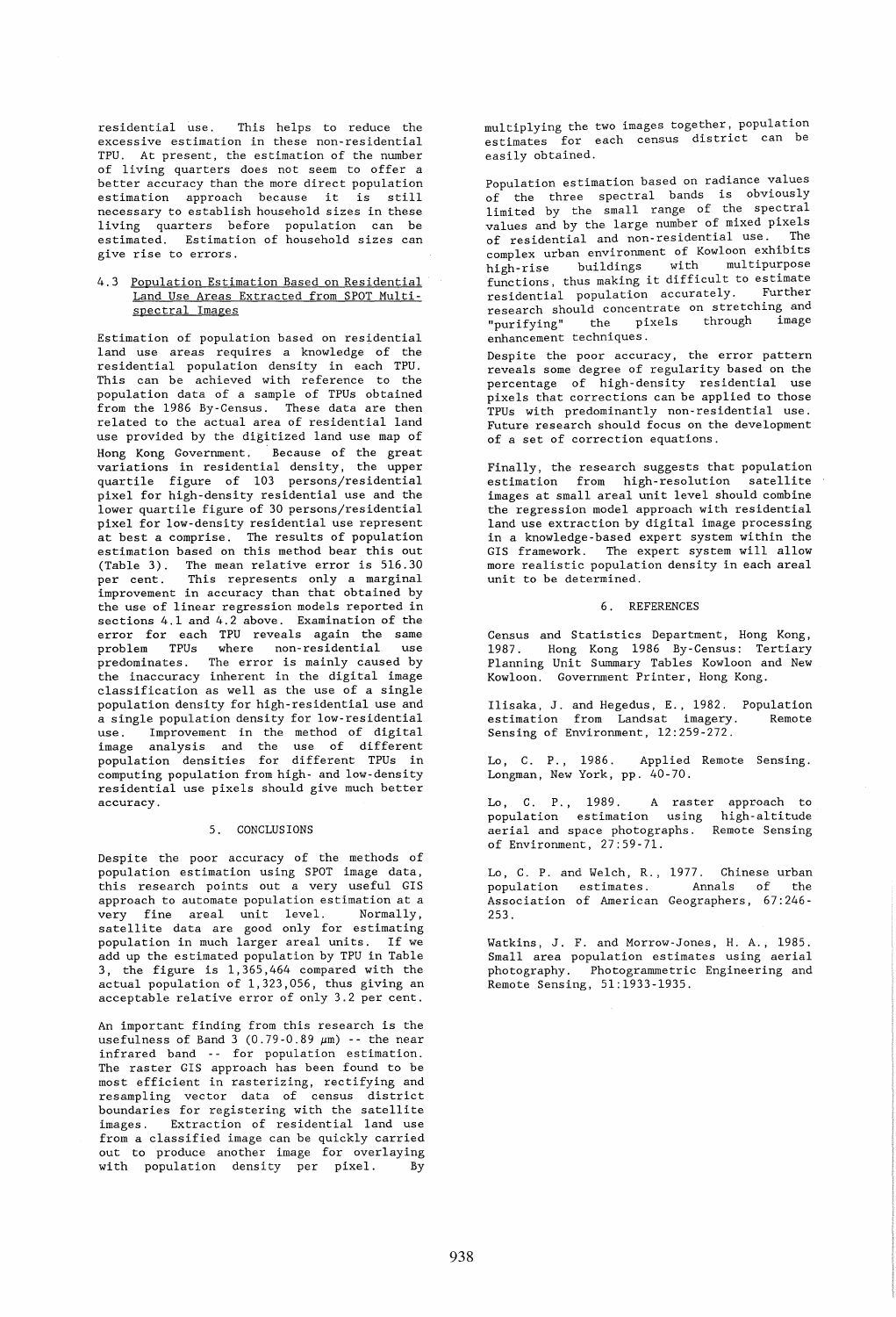| TPU     | Actual<br>Population | Estimated Population Based<br>on 3-Variable Equation |                          | Estimated Population Based<br>on 1-Variable Equation |                                           |
|---------|----------------------|------------------------------------------------------|--------------------------|------------------------------------------------------|-------------------------------------------|
|         | No.                  | No.                                                  | Relative Error<br>$\ast$ | No.                                                  | Relative Error<br>$\overline{\mathbf{8}}$ |
| 211     | 21000                | 86857                                                | 313.60                   | 66259                                                | 215.52                                    |
| 212     | 21308                | 54366                                                | 155.00                   | 62005                                                | 190.99                                    |
| 213     | 140                  | 35268                                                | 25091.10                 | 39069                                                | 27806.62                                  |
| 214     | 8505                 | 9256                                                 | 8.83                     | 10885                                                | 27.99                                     |
| 215     | 868                  | 23339                                                | 2588.65                  | 26020                                                | 2897.73                                   |
| 216     | 560                  | 15281                                                | 2628.72                  | 16015                                                | 2759.87                                   |
| 221     | 108759               | 121553                                               | 11.76                    | 118576                                               | 9.03                                      |
| 222     | 31535                | 40989                                                | 29.98                    | 43761                                                | 38.77                                     |
| 220     | 3829                 | 9035                                                 | 135.95                   | 9075                                                 | 137.01                                    |
| 225     | 53431                | 62721                                                | 17.39                    | 64224                                                | 20.20                                     |
| 226     | 10269                | $-87674$                                             | $-953.77$                | 47022                                                | 357.90                                    |
| 227     | 28910                | 33895                                                | 17.24                    | 31827                                                | 10.09                                     |
| 228     | 22960                | 19835                                                | $-13.61$                 | 18179                                                | $-20.83$                                  |
| 229     | 33222                | 37089                                                | 11.64                    | 35013                                                | 5.39                                      |
| 231     | 6517                 | 19741                                                | 202.92                   | 19418                                                | 197.97                                    |
| 232     | 3892                 | 20105                                                | 416.57                   | 24648                                                | 533.31                                    |
| 233     | 8134                 | 23224                                                | 185.51                   | 26661                                                | 227.77                                    |
| 234     | 13797                | 26491                                                | 92.01                    | 33143                                                | 149.22                                    |
| 235     | 18158                | 30046                                                | 65.47                    | 31237                                                | 72.03                                     |
| 236     | 53263                | 28903                                                | $-45.73$                 | 40531                                                | $-23.90$                                  |
| 237     | 19838                | 23227                                                | 17.08                    | 20408                                                | 2.87                                      |
| 241     | 55762                | 47784                                                | $-14.31$                 | 48802                                                | $-12.48$                                  |
| 242     | 65751                | 64161                                                | $-2.42$                  | 65182                                                | $-0.87$                                   |
| 243     | 34314                | 33320                                                | $-2.90$                  | 37030                                                | 7.91                                      |
| 244     | 22204                | 35746                                                | 60.99                    | 37291                                                | 67.95                                     |
| 245     | 27503                | 9073                                                 | $-67.01$                 | 14285                                                | $-48.06$                                  |
| 246     | 16205                | 14722                                                | $-9.16$                  | 20206                                                | 24.69                                     |
| 255     | 50309                | 55534                                                | 10.39                    | 62012                                                | 23.26                                     |
| 264     | 71323                | 90181                                                | 26.44                    | 82954                                                | 16.31                                     |
| 265     | 24045                | 31006                                                | 28.95                    | 28265                                                | 17.55                                     |
| 266     | 63273                | 53135                                                | $-16.02$                 | 48406                                                | $-23.50$                                  |
| 267     | 45969                | 42261                                                | $-8.07$                  | 35432                                                | $-22.92$                                  |
| 285     | 47894                | 33583                                                | $-29.88$                 | 32380                                                | $-32.39$                                  |
| 256     | 1820                 | 23496                                                | 1190.97                  | 28160                                                | 1447.25                                   |
| 261     | 13916                | 28213                                                | 102.74                   | 47555                                                | 241.73                                    |
| 262     | 40271                | 10520                                                | $-73.88$                 | 22374                                                | $-44.44$                                  |
| 263     | 83314                | 5937                                                 | $-92.87$                 | 36762                                                | $-55.88$                                  |
| 268     | 27069                | 25917                                                | $-4.26$                  | 29592                                                | 9.32                                      |
| 271     | 18277                | 59913                                                | 227.81                   | 71005                                                | 288.49                                    |
| 272     | 12467                | 8366                                                 | $-32.90$                 | 26765                                                | 114.69                                    |
| 281     | 196651               | 116155                                               | $-40.93$                 | 90219                                                | $-54.12$                                  |
| 282     | 47236                | 32317                                                | $-31.58$                 | 14743                                                | $-68.79$                                  |
| 283     | 68187                | 42597                                                | $-37.53$                 | 40610                                                | $-40.44$                                  |
| 284     | 16870                | 47808                                                | 183.39                   | 43065                                                | 155.27                                    |
| Overall |                      |                                                      | 735.10                   |                                                      | 854.93                                    |

Table 1. Accuracy of Population Estimation Based on Regression Models by TPU.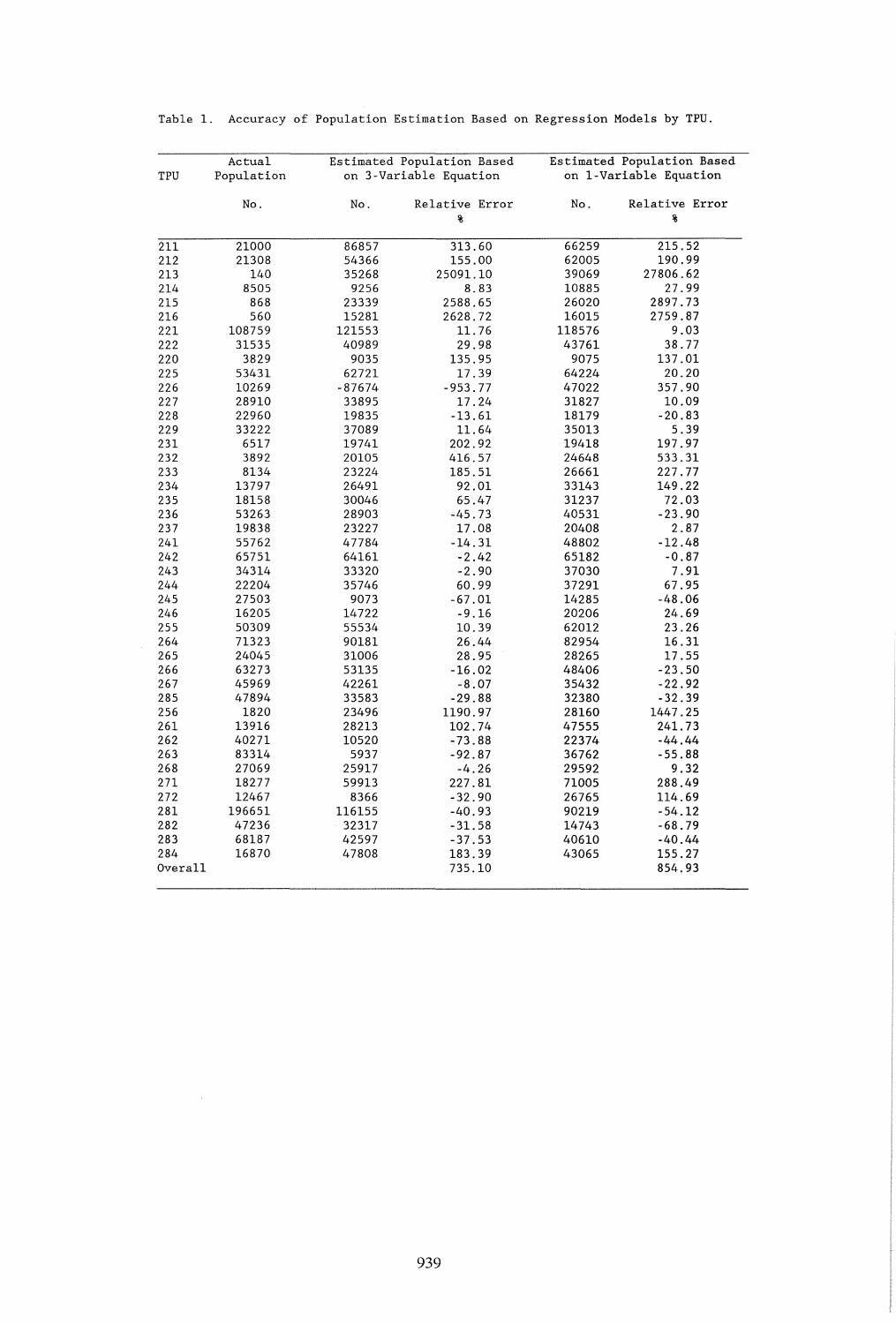| TPU        | Actual No.<br>of Living | Estimated No. of Living<br>Quarters Based on |                     | Estimated No. of Living<br>Quarters Based on |                     |
|------------|-------------------------|----------------------------------------------|---------------------|----------------------------------------------|---------------------|
|            | Quarters                |                                              | 3-Variable Equation |                                              | 1-Variable Equation |
|            | No.                     | No.                                          | Relative Error<br>8 | No.                                          | Relative Error<br>8 |
| 211        | 5719                    | 18473                                        | 223.00              | 15275                                        | 167.10              |
| 212        | 6349                    | 13114                                        | 106.55              | 14264                                        | 124.67              |
| 213        | 35                      | 8335                                         | 23713.15            | 9027                                         | 25692.01            |
| 214        | 2338                    | 2245                                         | $-3.97$             | 2500                                         | 6.93                |
| 215        | 273                     | 5554                                         | 1934.29             | 6003                                         | 2099.05             |
| 216        | 420                     | 3536                                         | 741.96              | 3689                                         | 778.35              |
| 221        | 24871                   | 27642                                        | 11.14               | 27187                                        | 9.31                |
| 222        | 7455                    | 9620                                         | 29.04               | 10065                                        | 35.01               |
| 220        | 1736                    | 2077                                         | 19.66               | 2079                                         | 19.78               |
| 225        | 11956                   | 14501                                        | 21.29               | 14703                                        | 22.98               |
| 226        | 4088                    | $-10125$                                     | $-347.67$           | 10952                                        | 167.92              |
| 227        | 6902                    | 7633                                         | 10.59               | 7281                                         | 5.50                |
| 228        | 5033                    | 4434                                         | $-11.90$            | 4156                                         | $-17.42$            |
| 229        | 7217                    | 8364                                         | 15.89               | 8011                                         | 11.00               |
| 231        | 1540                    | 4513                                         | 193.05              | 4460                                         | 189.63              |
| 232        | 1078                    | 5055                                         | 368.96              | 5712                                         | 429.92              |
| 233        | 2688                    | 5650                                         | 110.21              | 6182                                         | 129.99              |
| 234        | 3528                    | 6605                                         | 87.21               | 7675                                         | 117.54              |
| 235        | 4795                    | 7012                                         | 46.24               | 7173                                         | 49.61               |
| 236        | 12026                   | 7507                                         | $-37.58$            | 9422                                         | $-21.65$            |
| 237        | 4151                    | 5226                                         | 25.90               | 4799                                         | 15.62               |
| 241        | 13181                   | 11040                                        | $-16.25$            | 11200                                        | $-15.03$            |
| 242        | 14504                   | 14752                                        | 1.71                | 14986                                        | 3.33                |
| 243        | 8190                    | 7887                                         | $-3.70$             | 8527                                         | 4.11                |
| 244        | 4592                    | 8246                                         | 79.57               | 8608                                         | 87.46               |
| 245        | 6811                    | 2349                                         | $-65.51$            | 3399                                         | $-50.09$            |
| 246        | 3696                    | 3804                                         | 2.93                | 4691                                         | 26.91               |
| 255        | 13769                   | 13246                                        | $-3.80$             | 14282                                        | 3.72                |
| 264        | 16114                   | 20056                                        | 24.46               | 19227                                        | 19.32               |
| 265        | 5586                    | 6856                                         | 22.74               | 6613                                         | 18.38               |
| 266        | 13251                   | 11835                                        | $-10.69$            | 11117                                        | $-16.10$            |
| 267        | 10514                   | 9277                                         | $-11.77$            | 8185                                         | $-22.15$            |
| 285        | 12124                   | 7614                                         | $-37.20$            | 7481                                         | $-38.30$            |
|            |                         |                                              |                     |                                              |                     |
| 256<br>261 | 553<br>4410             | 5977<br>8578                                 | 980.86<br>93.16     | 6587<br>11174                                | 1091.05<br>153.38   |
| 262        | 9912                    |                                              |                     |                                              |                     |
|            |                         | 3631                                         | $-63.37$            | 5343                                         | $-46.09$            |
| 263        | 20965                   | 4886                                         | $-76.69$            | 9218                                         | $-56.03$            |
| 268        | 6874                    | 6709                                         | $-2.39$             | 7248                                         | 5.45                |
| 271        | 4130                    | 15404                                        | 272.99              | 16864                                        | 308.33              |
| 272        | 3437                    | 3520                                         | 2.43                | 6454                                         | 87.79               |
| 281        | 50603                   | 25617                                        | $-49.38$            | 21811                                        | $-56.90$            |
| 282        | 11865                   | 7009                                         | $-40.93$            | 4009                                         | $-66.21$            |
| 283        | 17159                   | 9725                                         | $-43.32$            | 9548                                         | $-44.35$            |
| 284        | 3689                    | 10634                                        | 188.26              | 9905                                         | 168.49              |
| Overall    |                         |                                              | 647.75              |                                              | 718.17              |

Table 2. Accuracy of Living Quarters Estimation Based on Regression Models By TPU

 $\mathcal{A}_{\mathcal{G}}$